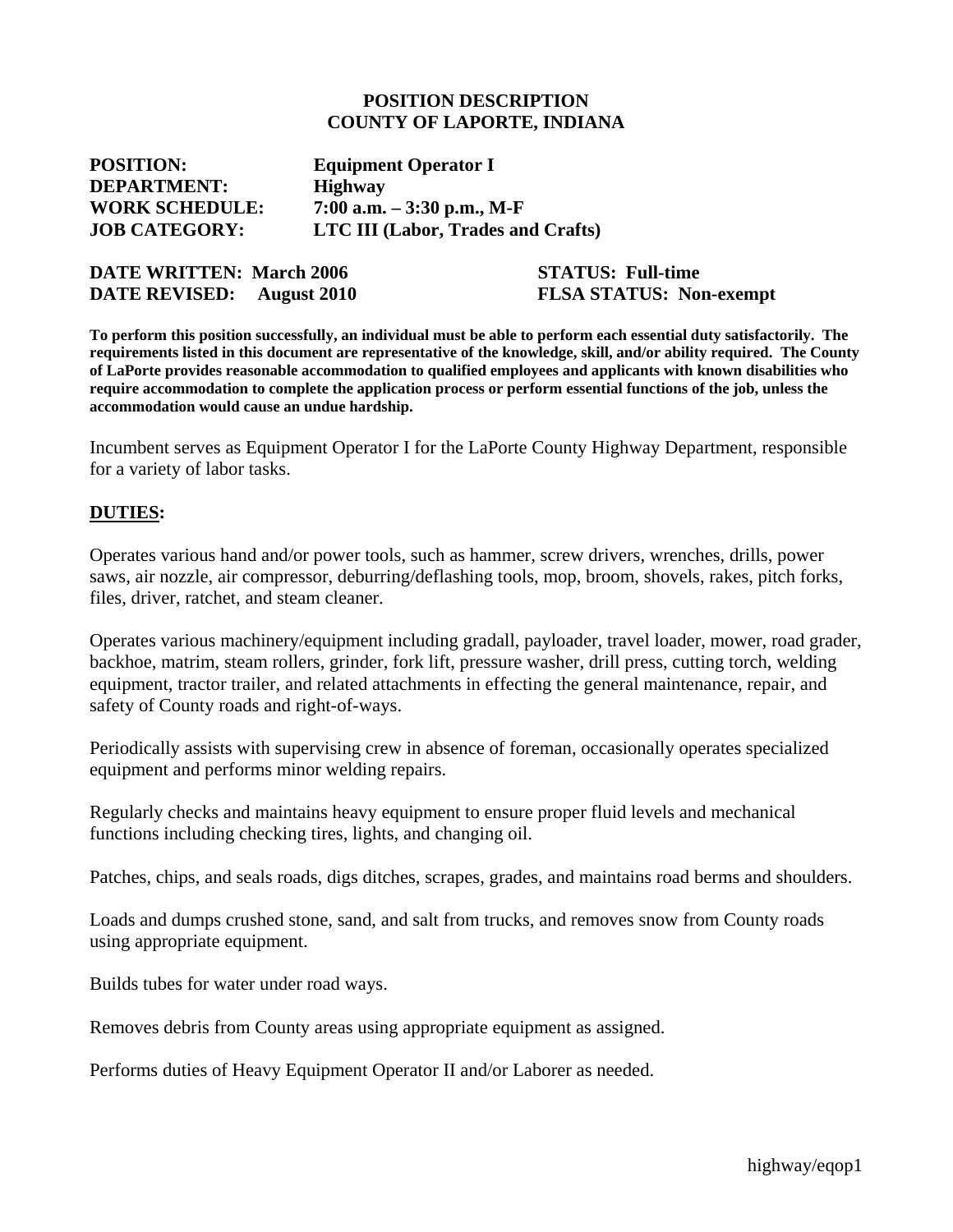Serves on 24-hour call and responds to emergencies from off-duty status.

Performs related duties as assigned.

# **I. SKILLS AND KNOWLEDGE:**

High school diploma or GED.

Must be at least 18 years of age.

Ability to meet all hiring requirements, including passage of a medical exam and a drug test.

Practical knowledge of the standard practices and procedures involved in road maintenance and construction.

Working knowledge of safety procedures for working in or around vehicles and heavy equipment, and/or working around traffic.

Ability to safely operate, protect, and maintain a variety of hand and/or power tools, such as hammer, screw drivers, wrenches, drills, power saws, air nozzle, air compressor, deburring/deflashing tools, mop, broom, shovels, rakes, pitch forks, files, driver, ratchet, and steam cleaner.

Ability to safely operate, protect, and maintain a variety of machinery/equipment, such as gradall, payloader, travel loader, mower, road grader, backhoe, matrim, steam rollers, grinder, fork lift, pressure washer, drill press, cutting torch, welding equipment, tractor trailer, and related attachments in effecting the general maintenance, repair, and safety of County roads and right-of-ways.

Ability to comply with all employer and department policies and work rules, including, but not limited to, attendance, safety, drug-free workplace, and personal conduct.

Ability to effectively communicate orally and in writing with co-workers, State Highway Department, and members of general public in a courteous and tactful manner, including being sensitive to professional ethics, gender, cultural diversities, and disabilities.

Ability to work both alone with minimum supervision and with others in a team environment.

Ability to follow verbal and/or written instructions.

Ability to occasionally work extended hours, weekends, and evenings.

Ability to serve on 24-hour call and respond to emergencies from off-duty status.

Ability to perform physical requirements of essential duties.

Possession of a valid Indiana driver's license, Class B Commercial Driver's License (CDL) required, Class A preferred and a demonstrated safe driving record.